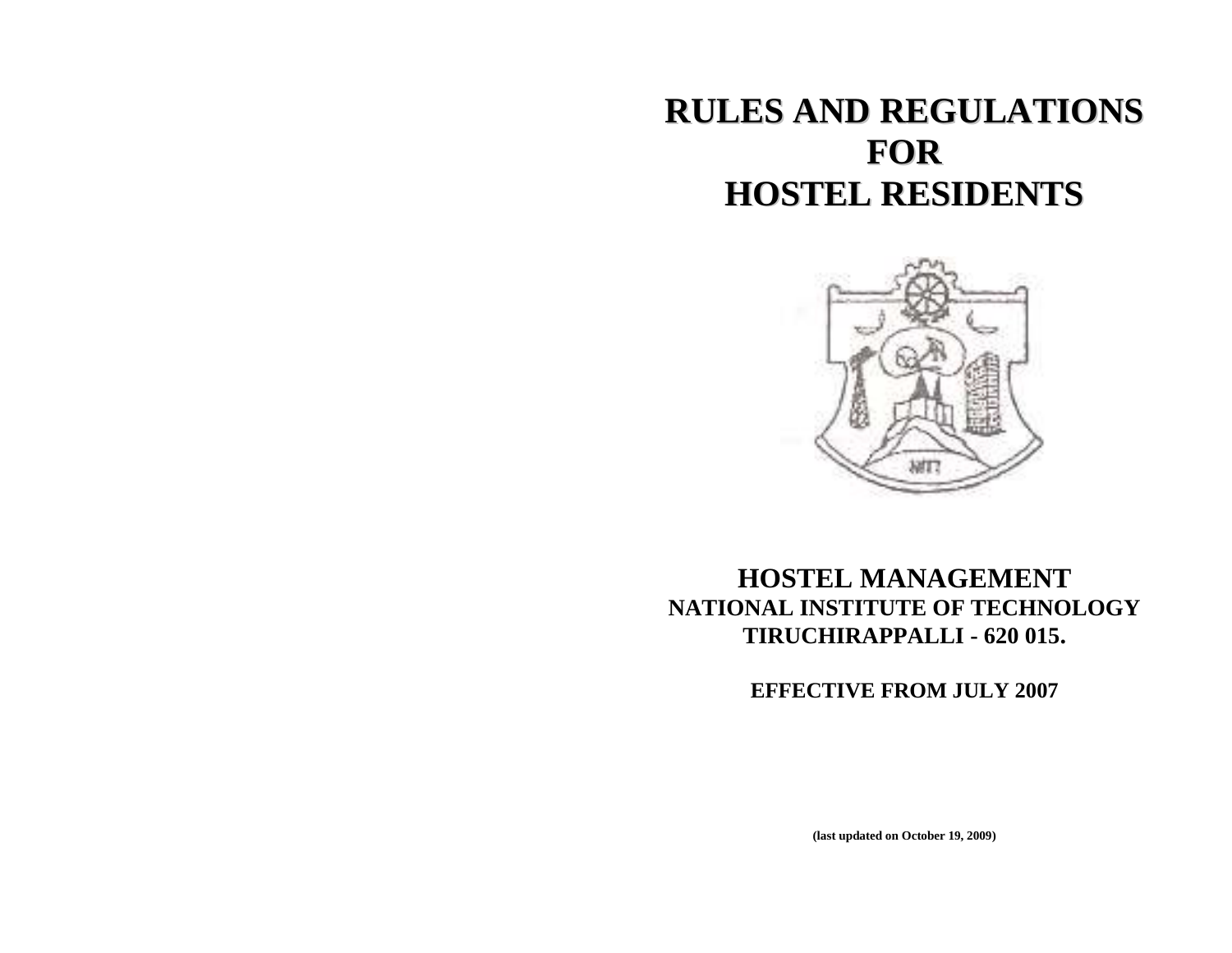## **RULES AND REGULATIONS FOR HOSTEL RESIDENTS**

## **1. HOSTEL MANAGEMENT**

1.1 The following officers constitute the Hostel Management:

- a) The Director or His Nominee (The Chief Warden)
- b) Dean (Students)
- c) Associate Deans (Students)
- d) Convener, Hostel Executive Committee
- e) Wardens (UG and PG Year Wise)
- f) Associate Wardens/Resident Student counselor of Hostels
- g) Hostel Manager
- 1.2 Hostels are grouped Year wise and a Warden is appointed to manage the hostels and mess. Each hostel has resident student counselor (PhD Research Scholar) or an Associate Warden (Faculty ) who is resident in the hostel.
- 1.3 The students can approach any of the above officers for help, guidance and grievance redressal. Representations to higher officers must be forwarded through proper channel.

## **2. ACCOMMODATION**

- 2.1 Statutorily, hostel accommodation is available to B.Tech. students, only during a working semester. No B.Tech. student will have a right to occupation of a room during vacation. But he/she may be permitted to stay on request, if he/she is doing any course work / project work / Institute work / Hostel work.
- 2.2 Hostel accommodation is available to M.Tech./M.B.A./ M.C.A./M.Sc. students for a maximum length of stay for Two. They can retain their room during odd semester vacation. At the year end they have to vacate the hostel.
- 2.3 Hostel accommodation is available to M.S. and Ph.D. scholars throughout the year subject to a maximum of 3 years for M.S. scholars and 5 years for Ph.D. scholars. M.S. and Ph.D. scholars shall vacate the hostel even in the middle of a semester once they are relieved from the Institute. However, they have to pay establishment charges for the entire semester.
- 2.4 Hostel accommodation may be provided to project staff based on their request for rooms for a limited period, which could be extended if rooms are available. They are required to pay room rent of Rs 750/- (decided by the Hostel Management). The project staff residing in hostels are governed by the same rules applicable to regular students of the Institute. Project staff availing hostel accommodation is **not eligible for HRA** and should keep the Institute informed about the same. The Mess facility is not allowed for the project staff.

## **3. CONDITIONS OF ALLOTMENT**

3.1 At the time of admission of a student into the hostel and at the beginning of every year, each resident is required to submit a duly completed Personal Data Form. **The telephone number of the parent with STD code, must be provided**. Local Guardian's address and phone number is optional. Email of the parent (if available) should also be provided. Any change of address / telephone number of the parent / local guardian, at any point of time, has to be intimated to the hostel office in writing, at once.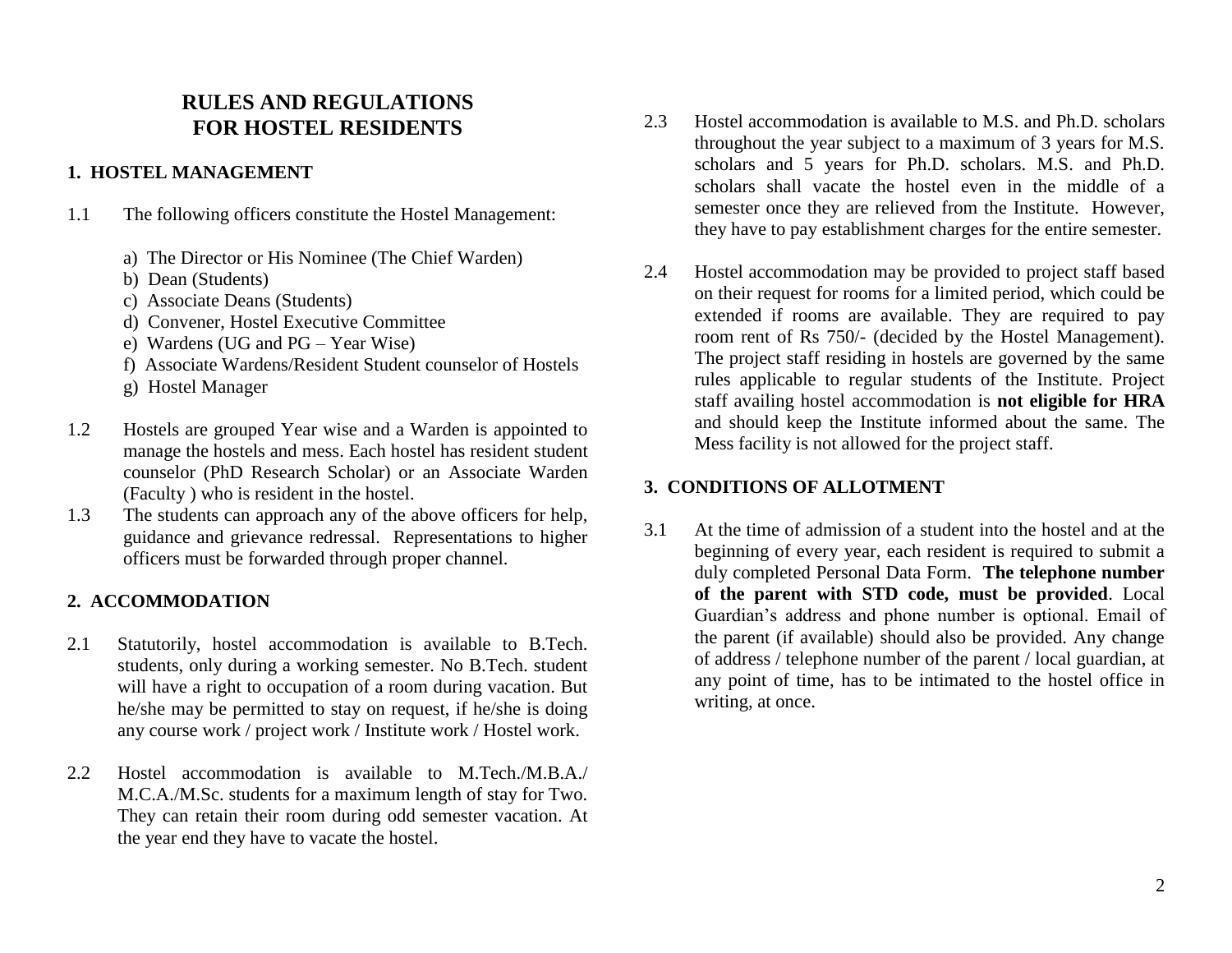- 3.2 The Hostel Management will generally provide minimum furniture and fittings for each room consisting of one each of cot, table, chair, ceiling fan with regulator and, a tube light fitting.
- 3.3 Rooms once allotted to the students for an academic year will not be changed except on special situations.
- 3.4 The Hostel Management, if in case of non-availability of rooms, can allot more than one person per room.
- 3.5 If the status of any student changes during the period of stay in the hostel, he/she is required to inform the Convener, Hostel Executive Committee immediately and should vacate the hostel if the Hostel Management finds that he/she is not eligible for hostel accommodation.
- 3.6 The students are entitled for accommodation in the hostel as long as they are full time registered students. Accommodation will not be provided to any student whose registration is cancelled. Any student who is removed from the Rolls of Institute will automatically cease to be a member of the hostel.
- 3.7 Before vacating the rooms, the students should fill up the Room Vacating Slip in triplicate. The electrical installations including the fan should be handed over intact, in addition to the furniture.

#### **4. EXEMPTION FROM RESIDENCE IN HOSTEL**

4.1 Married students / Research scholars / QIP scholars, who are provided quarters in the campus, are fully exempted from hostel stay and no rental / establishment charges need be paid to the Hostel Management. However, such students will have to apply for an exemption to the Dean (Students) in the prescribed form. In case they are allotted a room in the hostel

in the first instance, the charges are payable for one semester even if they vacate the hostel in the middle of the semester, and the refund of the charges paid by them is not permissible. If they wish to come back to the hostel during the semester at a later date, then the full semester charges are payable once again. In such cases, hostel accommodation is provided to the student and not to the spouse or children.

4.2 If any student is denied a room in hostels by the Hostel Management due to paucity of rooms, then a complete exemption for payment of charges may be granted to the student by the Dean (Students) till such time accommodation is made available.

#### **5. CODE OF CONDUCT**

5.1 All residents are required to maintain standards of behaviour expected of students of a prestigious Institution such as ours. They are expected to behave courteously and fairly with every one both inside and outside the campus.

#### 5.2 **All residents are required to carry their valid Identity Cards issued to them by the Institute.**

- 5.3 The rooms, common areas and surroundings should be kept clean and hygienic. Notices shall not be pasted on walls and walls shall not be scribbled on.
- 5.4 All the girl students are expected to be in the hostel before 8.00 p.m. (9.00 p.m. on Saturdays). If any student wishes to be away from the hostel during the weekend, holidays or any other time, she has to take prior permission from the Warden.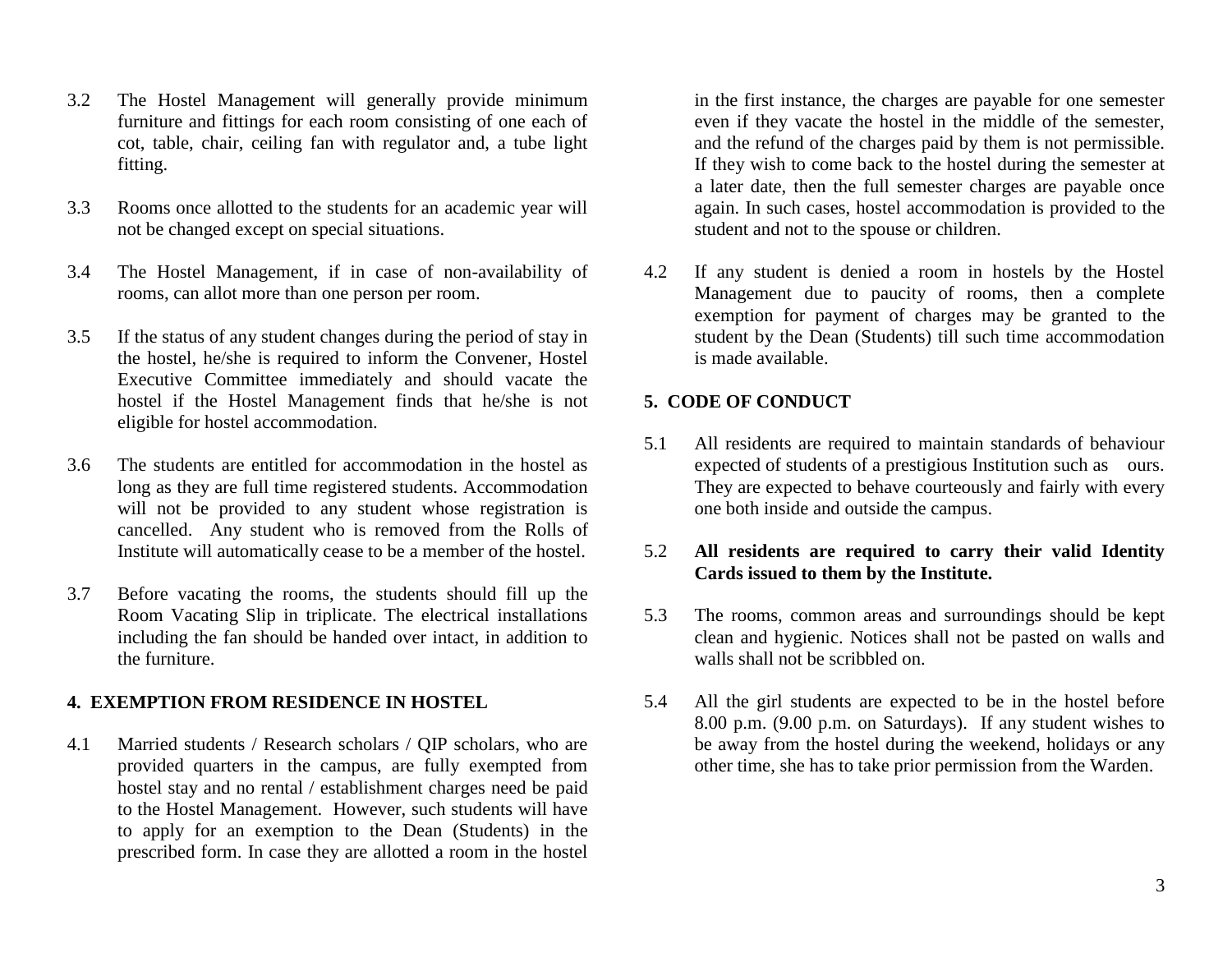- 5.5 **Rooms are allotted to each student on his / her personal responsibility.** He/she should see to the upkeep of his / her room, hostel and its environment. Students should bring to the notice of the Estate Maintenance office all routine maintenance works (Civil, Carpentry and Electrical), if any, to be carried out in their rooms.
- 5.6 Students should co-operate in carrying out maintenance work and vacate their rooms completely when the Hostel Management requires the rooms for this purpose. On such occasions, the management will try to provide alternate accommodation. If any maintenance work is to be carried out when the room is under occupation, it is the occupant's responsibility to make the room available for the same.
- 5.7 The students should not screen pirated / unauthorized / unlicensed movies in their computers and common rooms. Any violation will be dealt severely. Punishment for the same will be decided by authorities.
- 5.8 The resident of a room is responsible for any damage to the property in the room during his / her occupancy of that room and will be required to make good the damage if any. He/she is required to fill in the inventory of the furniture and other items available and hand over the furniture & other materials in good condition when he/she changes/vacates the room/hostel.
- 5.9 In case of damage to or loss of hostel property the cost will be recovered from the students responsible for such damage or loss, if identified, or from all the students of the hostel, as decided by the Associate Warden.
- 5.10 The resident shall not move any furniture from its proper allotted place and also not damage them in anyway. If there are any additional items other than the above belonging to the

hostel in a room, the occupant of the room shall hand over them to the Associate Warden, failing which he/she will be charged a penal rent as decided by the Associate Warden.

- 5.11 The resident shall not remove any fittings from any other room and get them fitted in his/her room.
- 5.12 The residents are required to sign a Hostel Upkeep Undertaking form. In case of any damage, the cost and a fine amount proportional to the damage shall be levied by the Hostel Management.
- 5.13 **Ragging of students admitted to the Institute is totally banned. Any violation of this by the students will be dealt with very severely. The punishment will be severe/harsh (as per the latest law prevailing in the state and centre), and can lead to expulsion from the hostels and dismissal from the the Institute.**
- 5.14 All students, hostellers and day scholars, are required to sign an Anti-Ragging Undertaking form
- 5.15 Smoking and consumption of alcoholic drinks and / or narcotic drugs in the hostel premises is strictly prohibited. Students shall not enter the hostel premises in intoxicated state and should not possess such materials. Severe action will be taken if any resident is found to violate this, resulting in expulsion from hostels and rustication from the Institute. Hostel zone is a smoke-free zone in the Institute. Students should not smoke inside the hostel / room / common room / dining hall / toilets / corridors / terrace etc. Depending on the case, the management reserves the right to take direct disciplinary action, amounting to even expulsion at short notice from the hostel.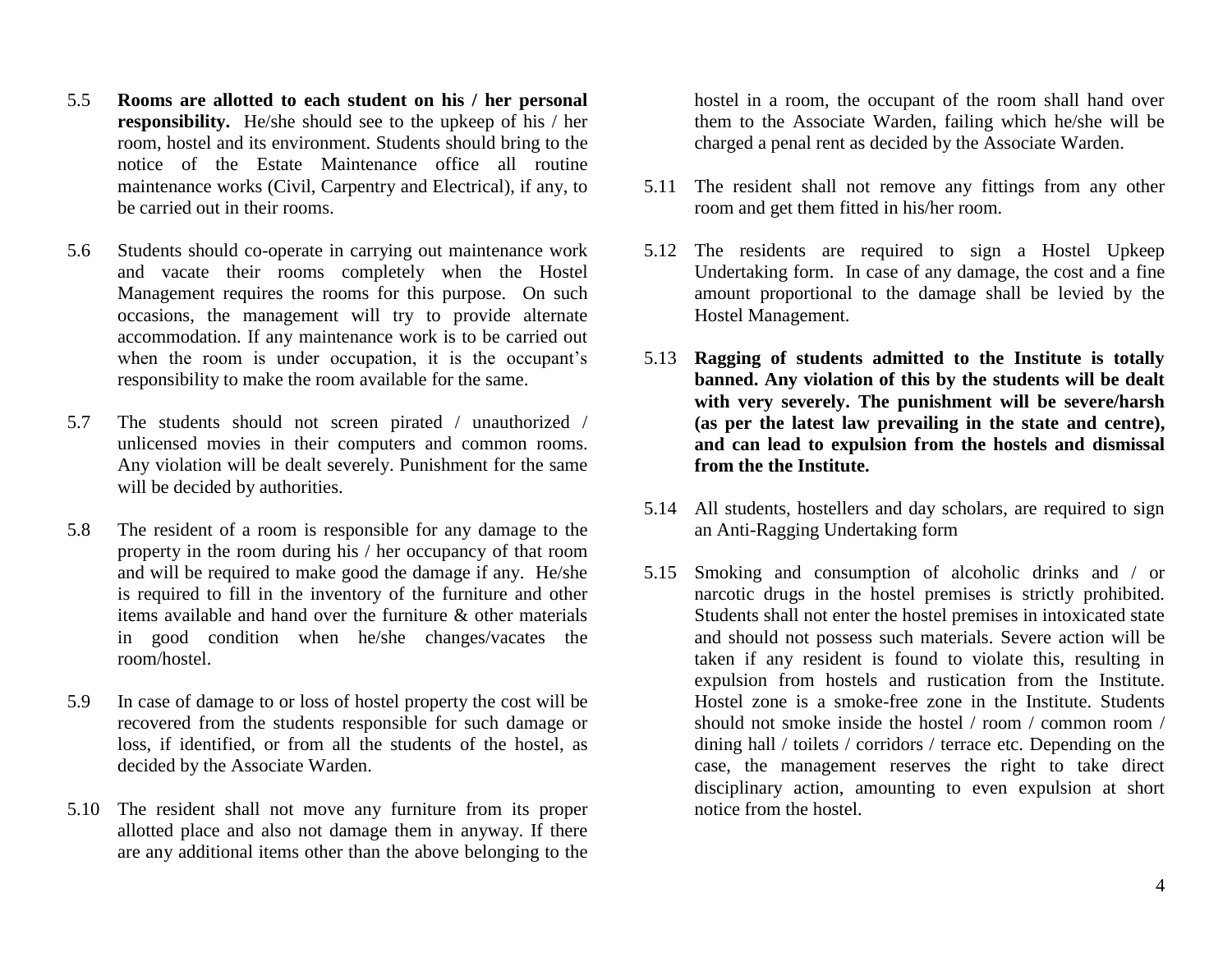- 5.16 Employing unauthorized persons for personal work such as washing cloths, etc., is not permitted. Members of the mess staff should not be asked to enter the hostel premises on any account.
- 5.17 Any student who is found to be indulging in undesirable activities such as physical assault, damage to properly, etc., will be liable to the following punishments:
	- a) He / she will be expelled from the hostel.
	- b) A record of his / her misconduct will be made in the personal file.
	- c) The cost of damage will be fully recovered from him / her together with penalty.
	- d) He / she will also be fined commensurate with the offence committed.
	- e) The privilege of appearing for campus interviews will be denied, when he / she reaches the final year.
	- f) No recommendations will be given to him / her for studies abroad.
- 5.18 Any student found hosting / harbouring an offender will be also liable to the punishments mentioned in rule 5.17.
- 5.19 Residents should not participate in any anti-national, antisocial or undesirable activity in or outside the campus. The visit of a person of the opposite sex to the hostel is restricted to common room and lounge.

#### **6. GUESTS**

6.1 A guest of a resident may be permitted to stay in hostel for not more than a week by the Convener, Hostel Executive Committee on payment of the necessary charges, as fixed by the Hostel Management from time to time. The guest can be permitted only if the permission is obtained prior to

entertaining the guest in the room. For this purpose every person other than resident of the hostel will be considered as a guest for definition.

- 6.2 Entertaining unauthorized guests will lead to severe punishment including expulsion from the hostel.
- 6.3 No overnight guests are permitted in a student's room without permission of the Associate Warden. No person of the opposite sex either guest or otherwise shall be permitted to stay overnight in any part of the hostel.

#### **7. VISITORS**

- 7.1 All visitors to the hostel including the parents/guardians will have to make necessary entries in the visitor's book available at the hostel entrance with the security guard.
- 7.2 The visit of men students to the women's hostel and viceversa is restricted.

#### **8. USE OF APPLIANCES**

- 8.1 The use of electrical appliances such as immersion heaters, electric stove / heaters / electric iron are forbidden in any of the rooms allotted for residence. Private cooking in the hostels / student's room is strictly forbidden. Such appliances, if found will be confiscated and a fine will also be imposed.
- 8.2 The uses of audio systems which may cause inconvenience to other occupants are not allowed. The use of personal TV, VCR and VCD / DVD is prohibited. The students should not hire objectionable CDs from outside.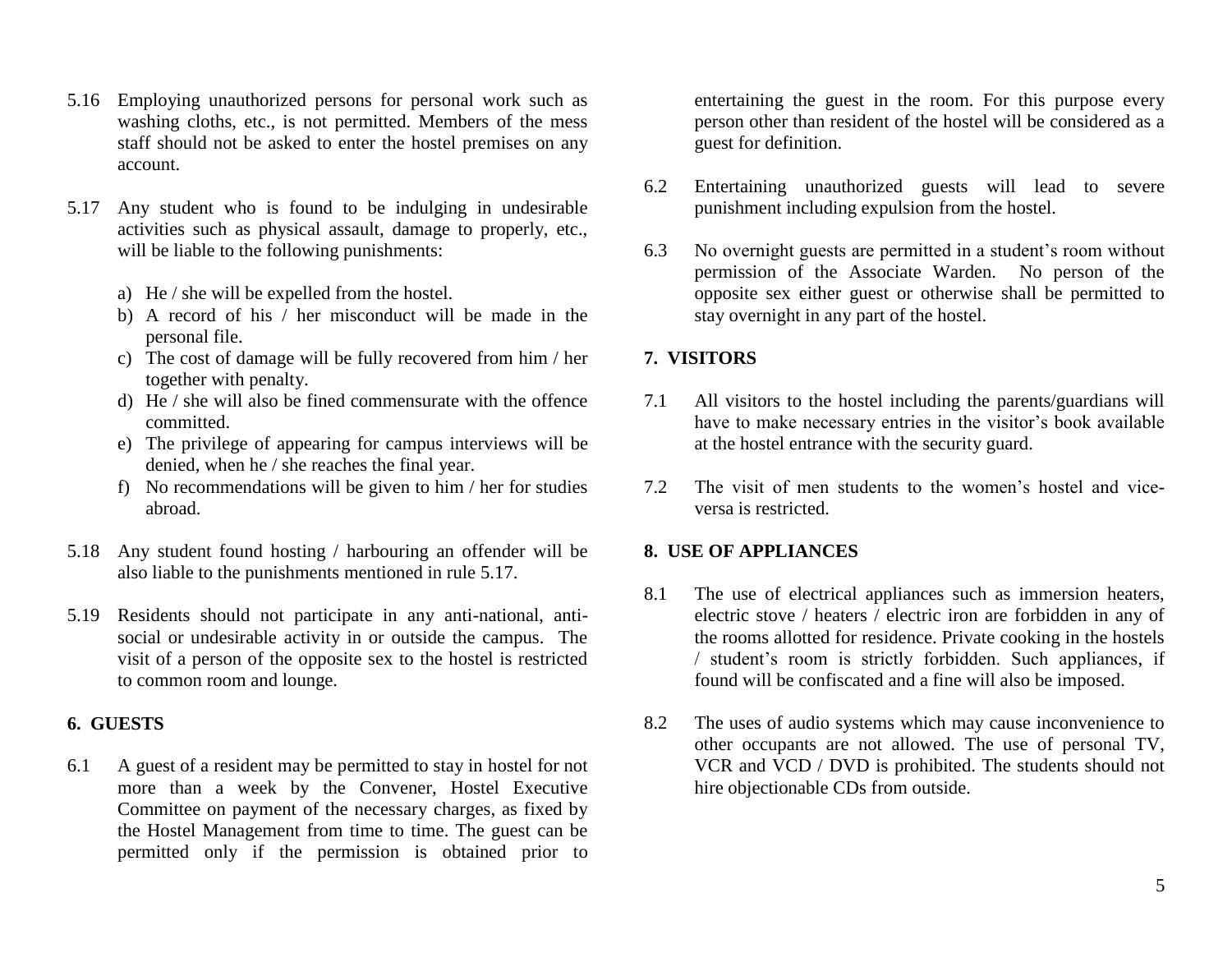8.3 **When the students go out of their room they should switch off all the electrical / electronic appliances, and keep it locked (at all times). Violation will attract suitable penalty and punishment as decided by authorities.**

#### **9. COLLECTIVE RESPONSIBILITIES**

- 9.1 General damage to the hostel property will be the collective responsibility of all the residents and they will be required to make good such damage, if the students who caused the damage could not be identified.
- 9.2 Residents should not indulge in practices / activities, which may endanger their own personal safety as well as others.
- 9.3 Residents will be personally responsible for the safety of their belongings.
- 9.4 Residents are required to obey all traffic rules inside the campus.
- 9.5 Residents are duty bound to report to the Associate Warden/ Warden / Convener, Hostel Executive Committee / Dean (Students) in case they notice any unwanted incident or undesirable activity going on in the hostel or on the campus.
- 9.6 Residents are required to park the cycles only in the space provided for them in an orderly manner. **No cycles / vehicles should be parked at the entrance or in the corridors.**
- 9.7 Use of powered vehicles by students has been banned. Residents violating this rule are liable for punishment. Powered vehicles brought to the campus will be handed over to the Police.
- 9.8 Students should not arrange any functions or meeting within the hostel or outside or within the Institute campus without specific permission of the concerned authorities.
- 9.9 Students should not arrange for any picnic outside without specific permission of the Dean (Students) / Convener, Hostel Executive Committee / Associate Warden.
- 9.10 Residents are required to be conscious of the environment in which they live by keeping it clean, healthy and presentable. Students should not throw litter indiscriminately and should not use non-bio-degradable items, such as carry bags.
- 9.11 The residents of the hostel are responsible for the safe keeping of their personal belongings. They are advised to keep under lock (preferably a branded one) all valuable items such as Laptop, Mobile Phone, etc. and lock the room even when they are out for a short period.
- 9.12 Any case of theft should be reported promptly to the Security Officer.
- 9.13 The jurisdiction of NIT is confined to the campus. If our students create law and order problems outside the campus, they are answerable to the police.
- 9.14 Many of the mofussil buses do not stop at NIT. The students are advised to ascertain this before they board the bus. Picking up a quarrel with the crew will only land them in trouble.
- 9.15 The students when they go out should plan to return to the campus before 10:00 p.m., by town bus if necessary. In rare instances when they are delayed and are forced to take a mofussil bus, they may get down at Thuvakudi and walk back to NIT.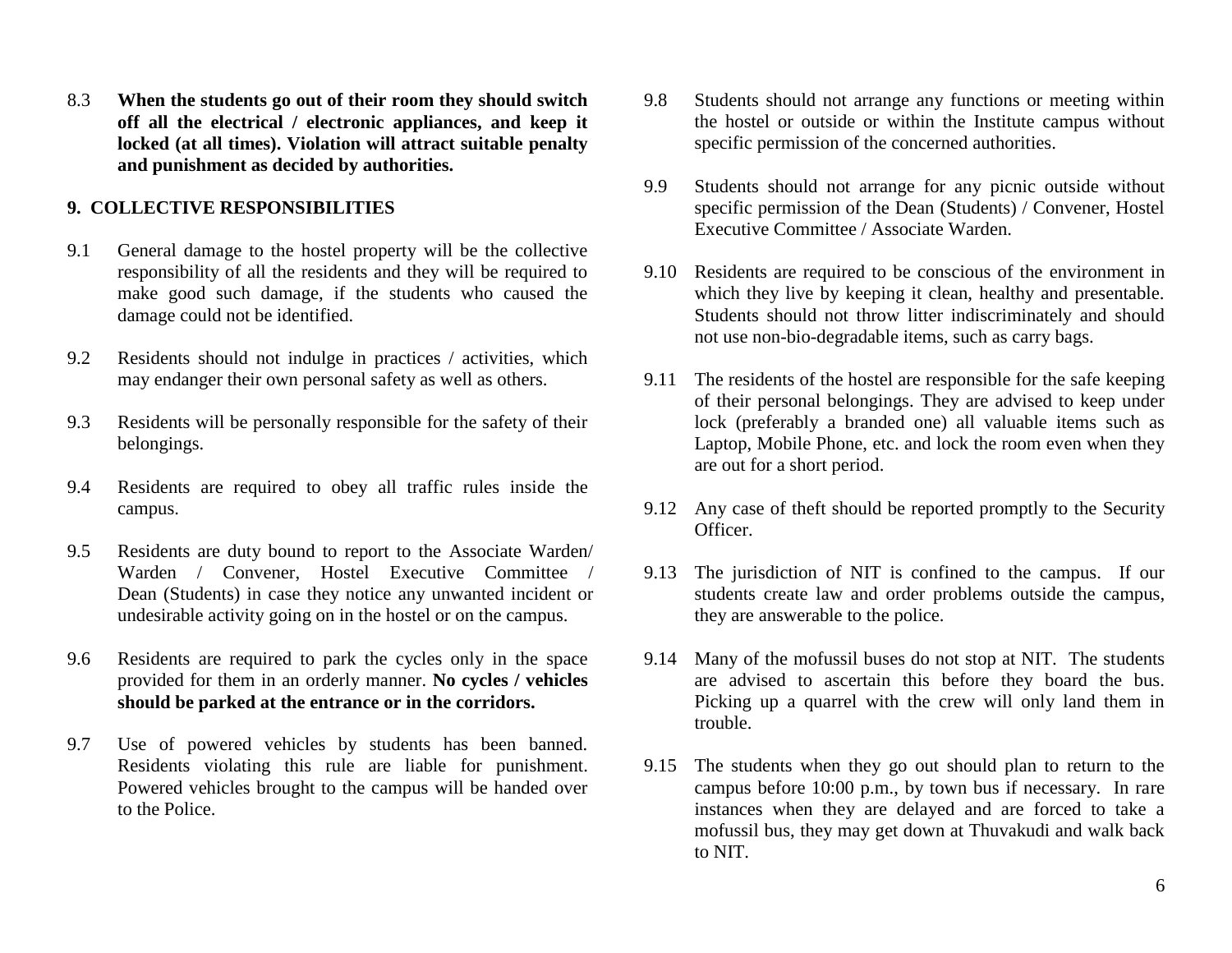- 9.16 Since good quality restaurants are available in the campus, students may avoid visiting hotels in the city, especially at night.
- 9.17 Do not go out in large groups which are difficult to control. If you get involved in unpleasant situations, you are not the only one to be affected. You end up creating a bad impression of our Institute.
- 9.18 NIT will do its utmost to protect you as long as you are on the right side of the law. Do not overstep your limits. Help us to help you.

#### **10. HOSTEL FEES FOR UG AND PG STUDENTS Refer Institute Calendar**

### **11. MESS RULES**

- 11.1 No student is allowed to stay in the hostel without being a member of any of the messes.
- 11.2 Once a student joins a mess, he / she shall be deemed to have become a permanent member of that mess throughout the semester. No change of mess is permissible during the semester.
- 11.3 Students who absent themselves on the date of reopening of the Institute after any semester vacation will be deemed to have joined the mess wherein they dined during the previous semester and will be charged accordingly.
- 11.4 Absence from joining the mess will be permitted only by the Director on request for valid reasons, for a maximum period of 10 days only from the date of reopening of the college. Afterwards they will be charged as stated above. Such permission should be obtained and the Hostel Manager intimated well in advance of the absence.
- 11.5 Students should sign the Mess Joining Register kept in the messes at the time of their joining the mess.
- 11.6 Students should sign the Mess Leaving Register kept in the messes whenever they leave the mess. Otherwise they will be deemed to be present and charged accordingly.
- 11.7 Students are not permitted to dine in the mess without signing the Joining Register or after signing the Leaving Register.
- 11.8 The mess timings are as follows and the students should strictly adhere to these timings:

| <b>Breakfast</b> | $\ddot{\phantom{0}}$ | 7.00 a.m.    | tΩ | 9.00 a.m.   |
|------------------|----------------------|--------------|----|-------------|
| Lunch            | $\ddot{\phantom{0}}$ | $12.00$ noon | tο | $2.00$ p.m. |
| <b>Snacks</b>    | $\ddot{\phantom{0}}$ | $4.30$ p.m.  | to | 5.30 p.m.   |
| Dinner           | $\ddot{\phantom{0}}$ | $7.00$ p.m.  | to | 9.00 p.m.   |

- 11.9 The mess rates will be calculated on the basis of the dividing system for the Institute run messes and on a fixed daily rate basis for the privatized messes.
- 11.10 The system of self service will be followed in all the messes.
- 11.11 The quantity of food will be unlimited except in the case of special items.
- 11.12 Non-vegetarian will be served as extra items on specified days of the week.
- 11.13 Students can entertain their guests in "B" mess only. However, as a special case, they can entertain their parents as guests in their respective messes on prior intimation and on production of guest tokens. Students are not permitted to dine in any mess as self guest.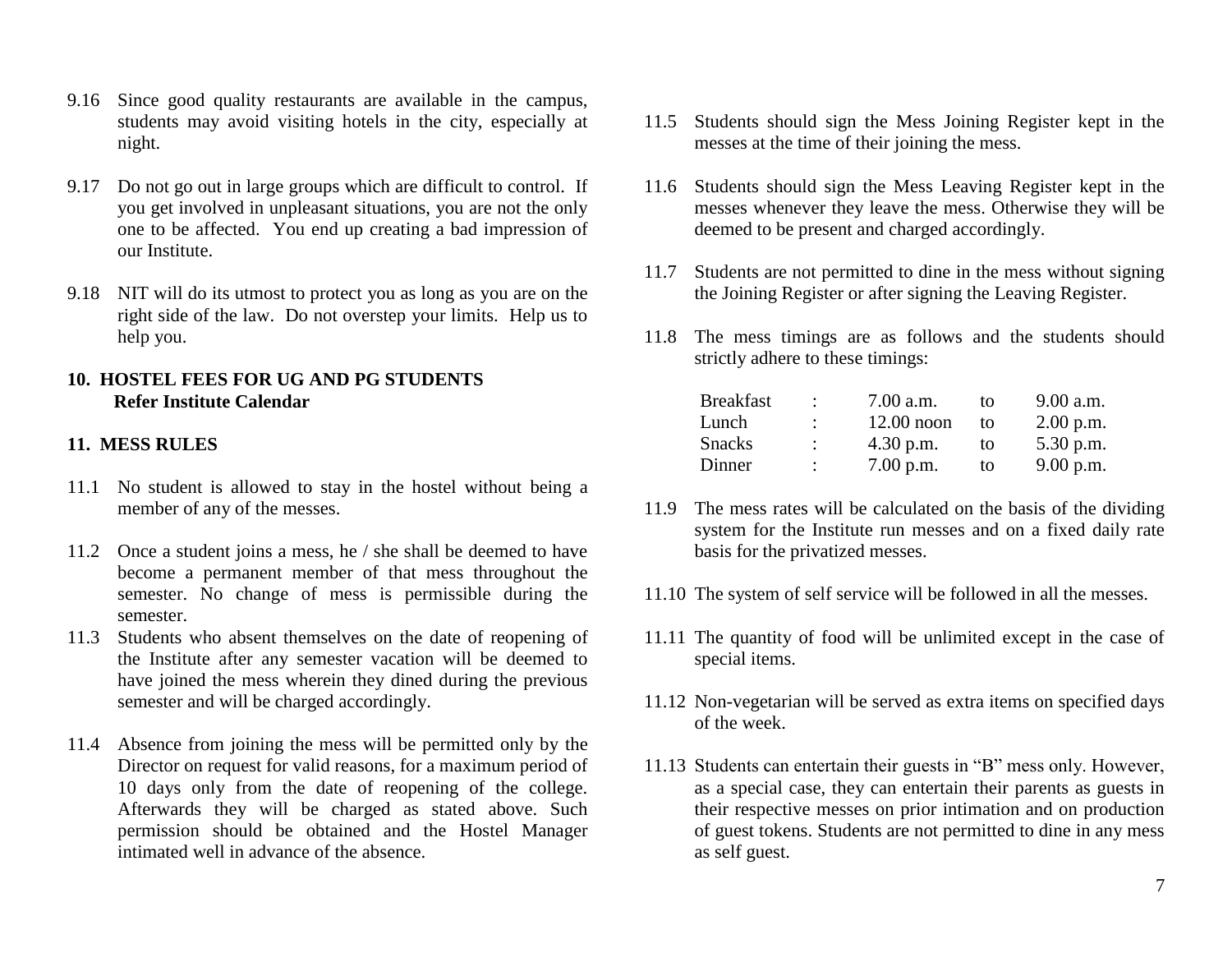11.14 The guest rates will be as follows:

| ٠ | Rs. 12.00 |
|---|-----------|
| ٠ | Rs. 25.00 |
| ٠ | Rs. 8.00  |
| ٠ | Rs. 25.00 |
|   |           |

- 11.15 Mess reduction is admissible to the residents of Hostels on the following grounds:
	- a) Approved Study Holidays and Semester Vacation declared by the Director.
	- b) Periods duly recommended by the Head of the Department and availed by the students for purposes such as participation in sports, competitions, seminars, educational tours, etc.
	- c) Periods availed by students for attending interviews and In-plant Training on the recommendation of the Professor of Training and Placement.
	- d) Period of absence due to serious illness requiring hospitalization, subject to the production of medical certificate, in genuine cases.
- 11.16 Application for mess reduction should be made in the form prescribed and it should be submitted three days in advance. The application should be forwarded by the Warden. An acknowledgement may be obtained from the Hostel Manager for having applied for mess reduction.
- 11.17 In addition, students applying for mess reduction should also sign the Mess Leaving Register kept in the messes at the time of their leaving the mess.
- 11.18 Any absence of a student from the mess exceeding 24 hours, should be intimated to the Hostel Manager / Caterer in the prescribed form so as to regulate the supply of provisions even though the student is not eligible for mess reduction.
- 11.19 Students proceeding on medical Leave from the campus should produce the Medical Certificate issued by the College Medical Officer at the time of their leaving.
- 11.20 In case of sudden illness, information on leaving the mess should be made available to the Hostel Office immediately and the application for mess reduction should be submitted within the next 3 days.
- 11.21 Students who fall sick at the time of their stay in their native place during the period of approved holidays and who require mess reduction for a further period should intimate the Hostel Manager by post before expiry of the approved holidays, the probable date of rejoining the mess along with a medical certificate from a Medical Officer not lower in rank than that of a Civil Asst. Surgeon. No mess reduction will be given, if advance intimation is not provided.